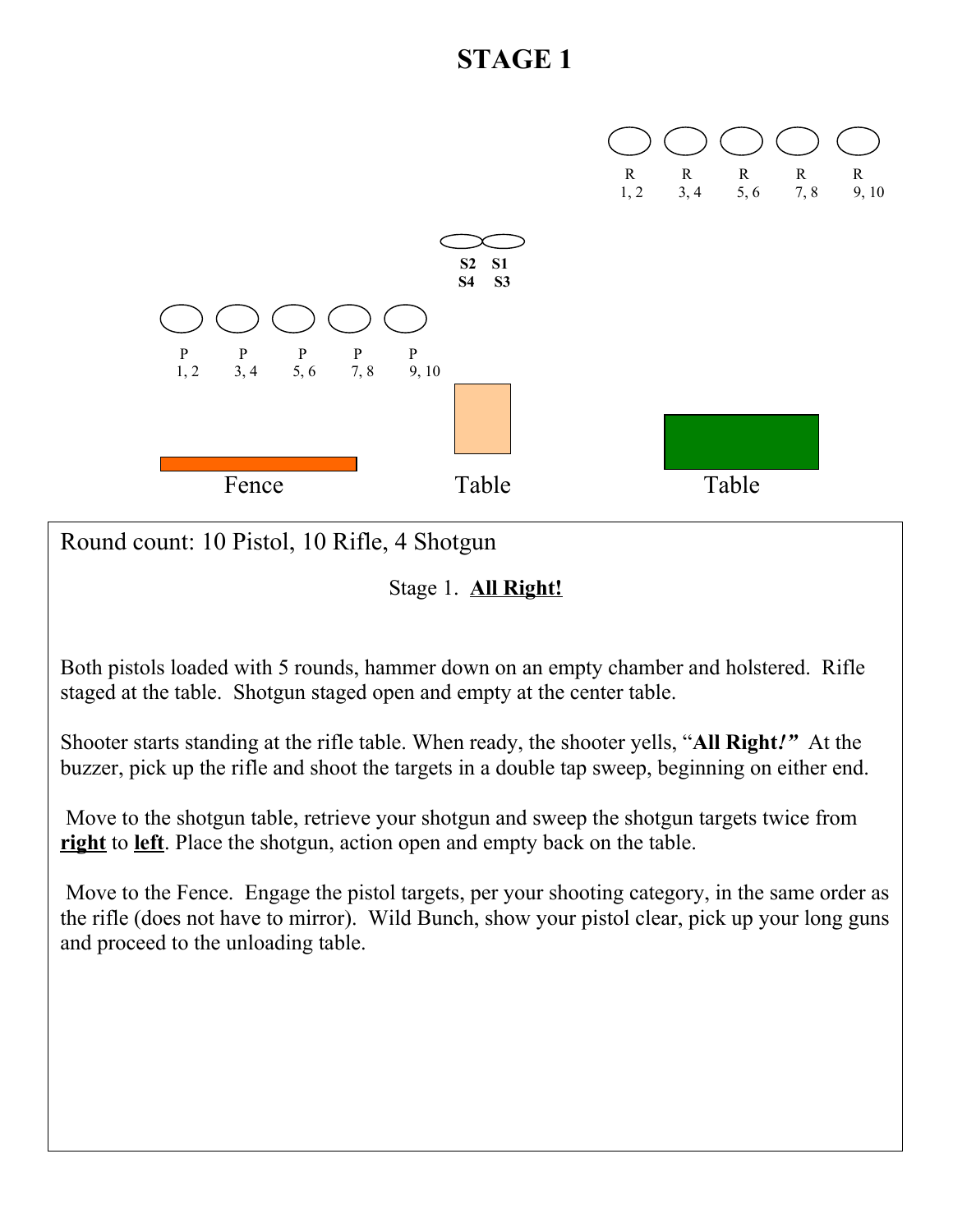

Round count: 10 Pistol, 10 Rifle, 4 Shotgun

Stage 2. **Are you ready?**

Both pistols loaded with 5 rounds, hammer down on an empty chamber and holstered. Rifle staged at the table. Shotgun staged open and empty at the center table.

Shooter starts standing at the rifle table, both hands touching their gun butts. When ready, the shooter yells, "**Are you ready?***"* At the buzzer, pick up the rifle and beginning on either end engage the targets in a 1, 1, 3 sweep and then from the other end engage the targets in a 1, 1, 3, sweep.

 Move to the shotgun table, retrieve your shotgun and sweep the shotgun targets twice from **right** to **left**. Place the shotgun, action open and empty back on the table.

 Move to the Fence. Engage the pistol targets, per your shooting category, in the same order as the rifle (no mirroring required). Wild Bunch, show your pistol clear, pick up your long guns and proceed to the unloading table.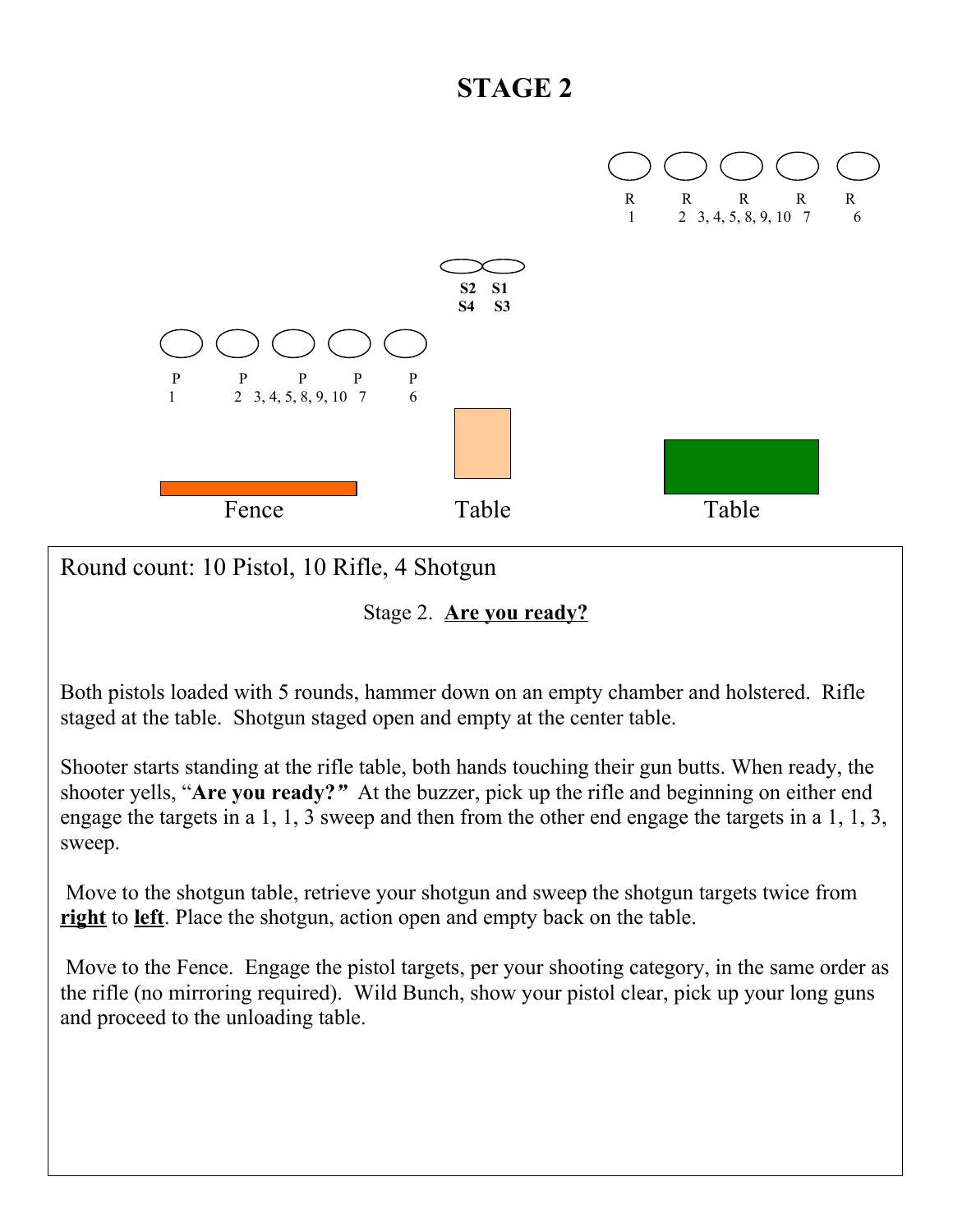

Round count: 10 Pistol, 10 Rifle, 4 Shotgun

#### Stage 3. **I told you to get out of town!**

Both pistols loaded with 5 rounds, hammer down on an empty chamber and holstered. Rifle staged on the table. Shotgun staged open and empty at the center table.

Shooter starts standing at the fence with both hands touching the top rail. When ready, the shooter yells, "**I told you to get out of town!***"* At the buzzer, beginning on either end engage the targets in a Yuma Sweep (P1, P2, P3, P4, P3, P2, P2, P1, P1, P1). Wild Bunch, stage your open and empty pistol on the table provided.

Move to your rifle and engage the targets as per the pistol instructions. Make rifle safe.

Move to the shotgun table, retrieve your shotgun and sweep the shotgun targets twice from **right** to **left**.